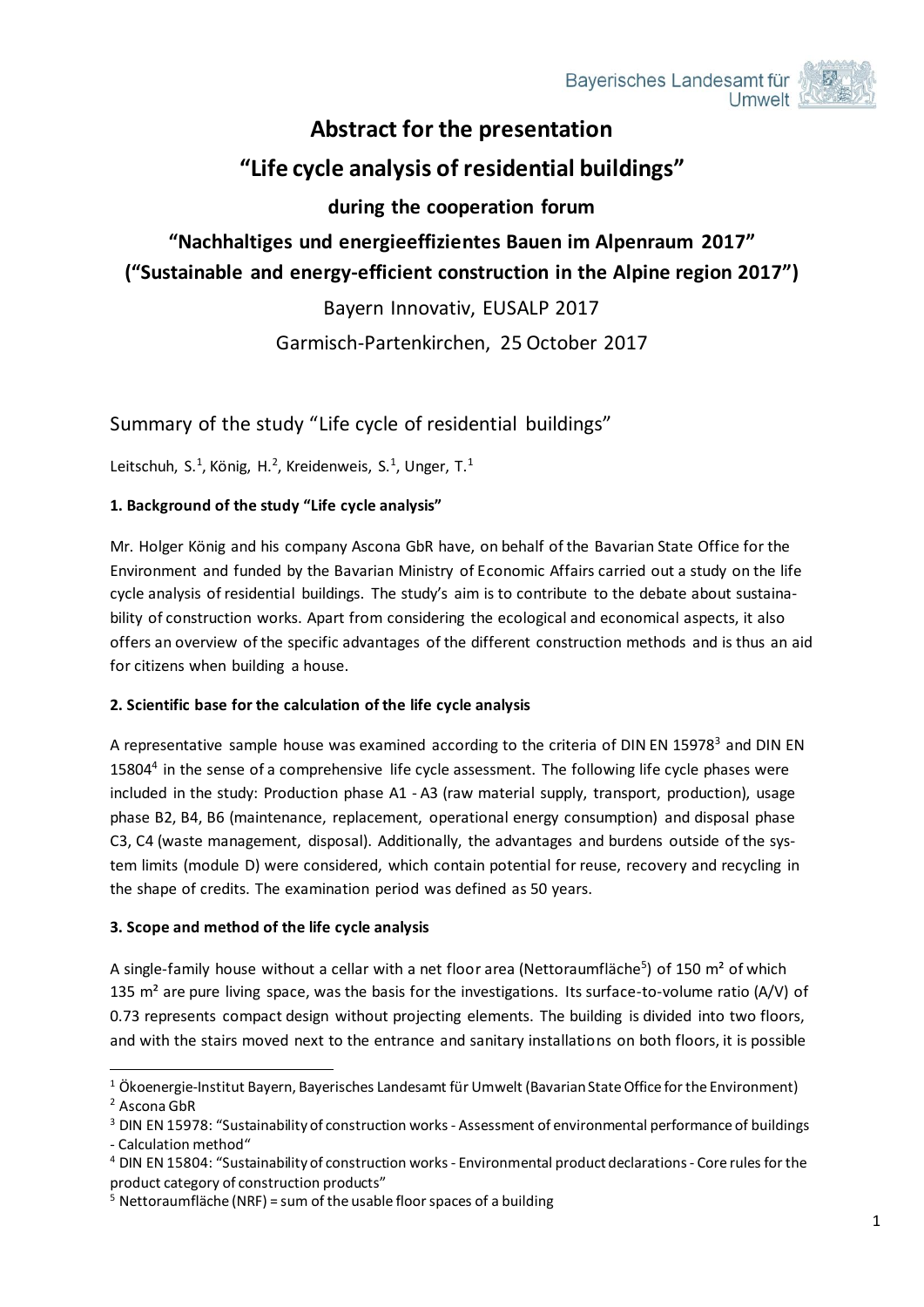

to divide the house into two separate apartments. 33% of the window areas face south, the ceiling to the attic floor is insulated and thus forms the top rim of the thermal envelope. The concept provides for a technical room on the ground floor for the technical equipment instead of a cellar. Image 1 below gives an overview of the building.



**Image 1: South and west view of the single-family house examined**

Six different construction methods were examined for the life cycle analysis, all with rendered facades. Apart from that, the house was modelled and analysed with three different energy levels and four different heating technologies, calculated according to the German Energy Saving Ordinance (Energieeinsparverordnung – EnEV).

Construction methods:

- Brick construction and monolithic design with or without insulating material filling
- Sand-lime brick construction with rendered exterior insulation and finishing system (EPS-EIFS) **Example 10** and Hine brick construction and intriducted externed externed (EPS-EIFS)<br>
• Monolithic and multi-layer autoclaved aerated c<br>
• Hybrid construction with heavy construction in t<br>
• Solid wood system with render
	- Monolithic and multi-layer autoclaved aerated concrete
	- Hybrid construction with heavy construction in the building core and light enveloping surfaces
	- Solid wood system with rendered exterior insulation and finishing system (wood fibre-EIFS)
	- Timber frame construction with rendered exterior insulation and finishing system (wood fibre-EIFS)

Heating systems:

- Gas condensing boiler with solar thermal hot water heating
- Wood pellet boiler
- Air-to-water heat pump
- Water-to-water heat pump

Energy levels:

- **•** EnEV new building requirement<sup>6</sup> (since 1.1.2016), without ventilation system
- 30 kWh / (m<sup>2</sup>⋅a) heat energy requirement, with exhaust air system
- 15 kWh / (m<sup>2</sup>⋅a) heat energy requirement, with ventilation system including heat recovery system

<sup>-</sup>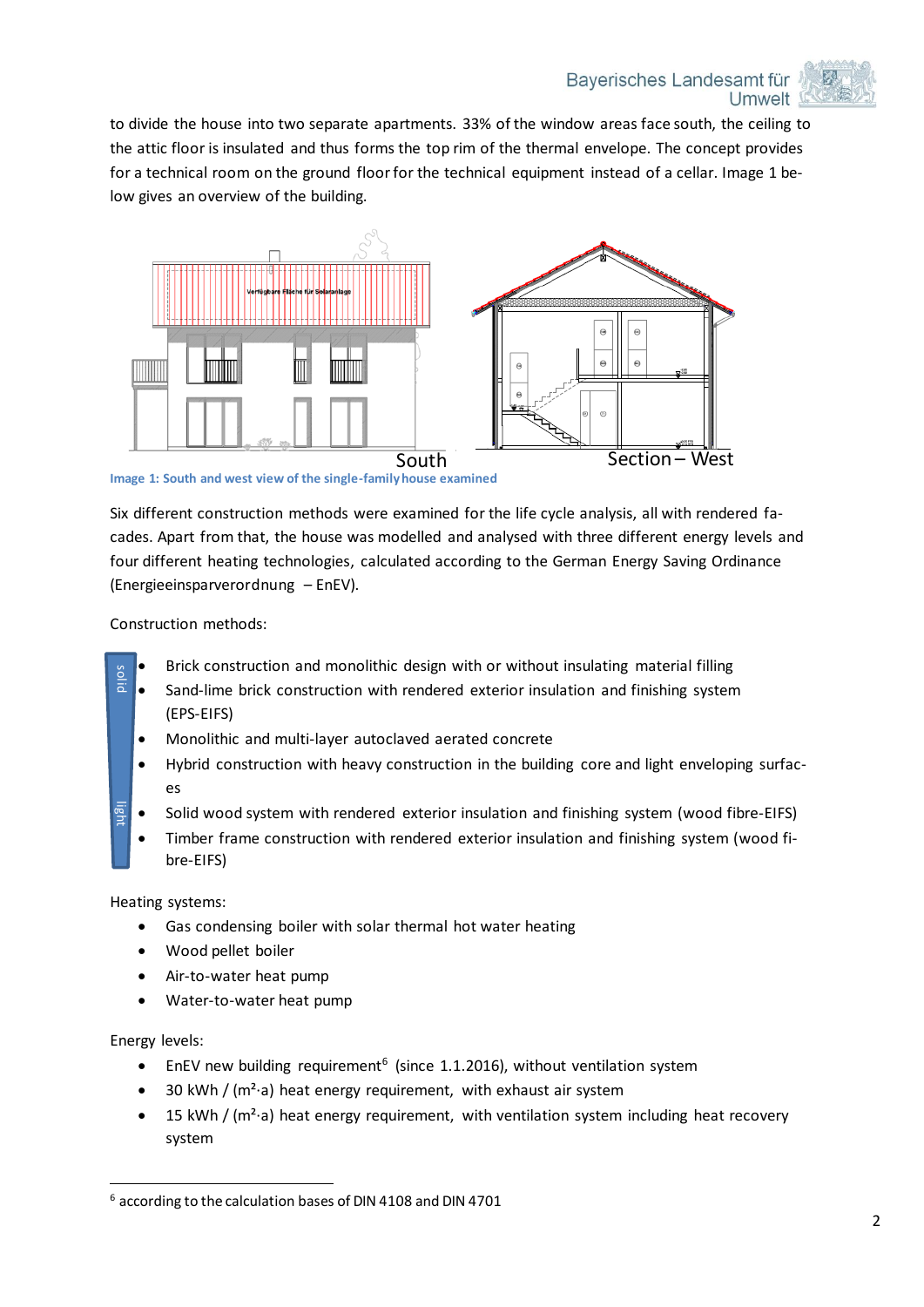

The resulting 72 different varieties were examined thermally-dynamically via a computer-aided simulation with the simulation software TRNSYS17 using a seven-zone model. This allowed for the examination of heat storage effects as well as night-time ventilation and solar gains and thus their influence on the heat energy requirement and the thermal comfort of the building in the summer. The life cycle assessments were rated using the software LEGEP and data from German data base ÖKO-BAUDAT 2016.

#### **4. Rating criteria**

Apart from the quantifiable aspects from the areas ecology and economy, the rating criteria also include further quality aspects. In the area of ecology, the environmental impact in terms of the resource consumption (primary energy renewable, non-renewable and total energy), the greenhouse gas, eutrophication, photochemical smog and acidification potential were examined. The quality aspects focus on thermal comfort, longevity, acoustics, presence of pollutants in the room air and fire resistance. In the area of economics, the costs of different construction methods (only for EnEV standard) were examined.

#### **5. Heat energy requirement**

Using a thermal-dynamic simulation, the heat energy requirement of the respective building types were determined based on the U-values of the envelope surfaces, taking the heat storage effects of materials of different weights into account. For this, the target room temperature was specified as 20°C and the data of the test reference year 13 (Munich) was used as weather input.



**Image 2: Heat energy requirement data of the different construction methods and energy levels**

It showed that the construction methods with lower efficient thermal mass cause slightly higher heat energy requirements than the solid construction methods (image 2). Depending on the energy standard, the spread is between 3.6% and 6.3%. The better the selected energy standard, the higher the percentage difference between the highest and lowest heat energy requirement. In the best case it will be possible to save more than 10% of the heat energy requirement compared to lightweight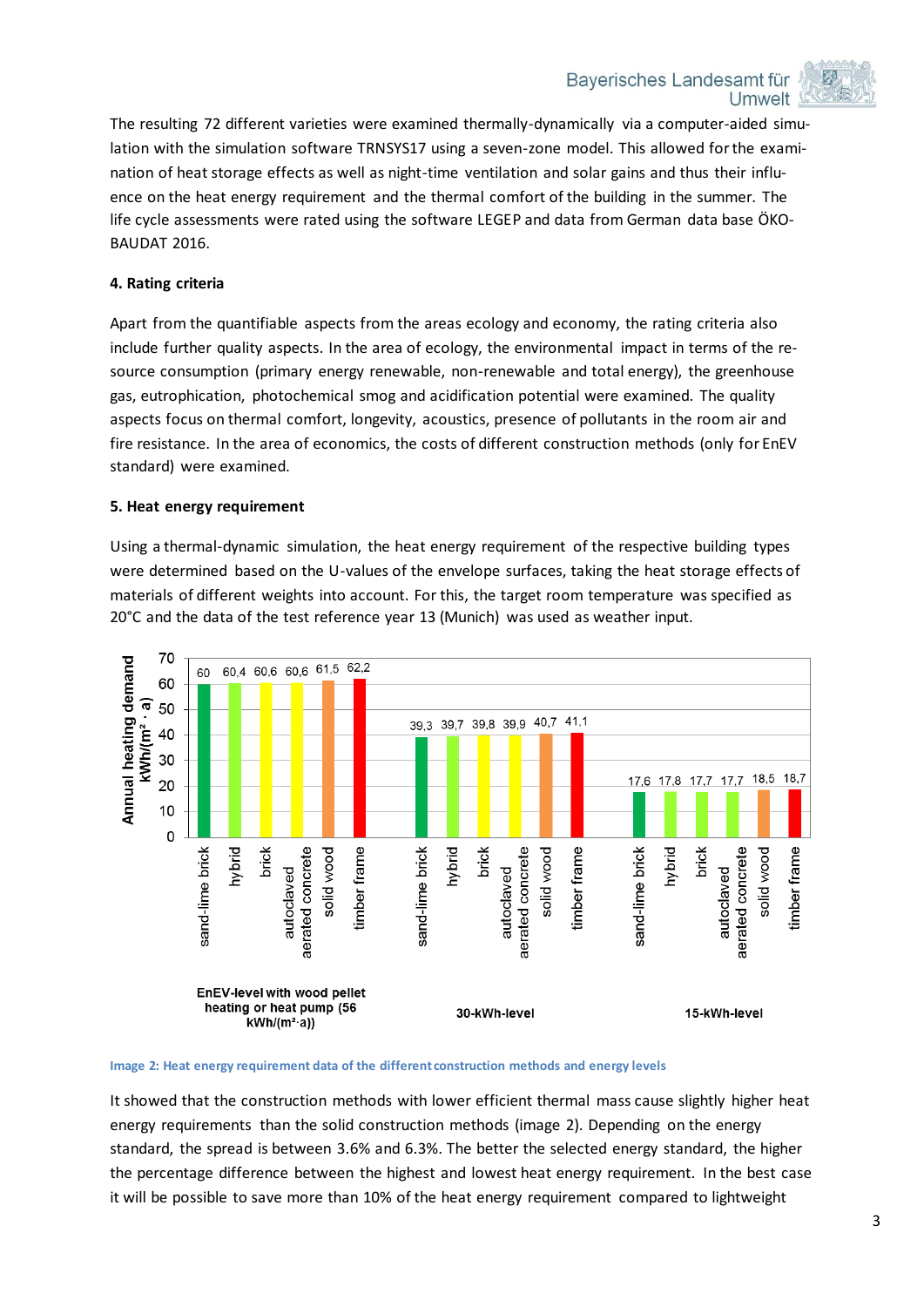Bayerisches Landesamt für Umwelt



constructions due to the heat storage effect between the warm and the cold phases. Also with hybrid construction in comparison a lower heat energy requirement is achieved across the different energy levels.

Furthermore, a significant decrease of the heat energy requirement from EnEV to 15 kWh level of around 70% can be observed.

#### **6. Life cycle assessment**

After detailed modelling of the building, the effects of the processes during construction, maintenance and demolition (= building) of the different construction methods and during the operation were examined by a life cycle assessment. For this, the life cycle assessments were prepared based on energetic and ecological parameters.

#### **6.1. Primary energy consumption**

Looking at the primary energy consumption of the life cycle assessment, the result is contrary to that of the heat energy requirement of point 5 (image 3). Here, the lightweight construction methods perform better than the solid construction methods in terms of non-renewable and total primary energy consumption necessary for the processes of *construction, maintenance and demolition*. For lightweight constructions the share of renewable primary energy consumption is higher than that of the solid construction method. When considering the primary energy consumption, the hybrid construction method ranks between the other two construction methods.

With increasing efficiency levels, the construction costs increase slightly when a lower energy consumption of a building is to be achieved, which results in an increased primary energy consumption depending on the construction method: for wood pellet heating by 10 - 18%, for gas-fired condensing technology with solar thermal energy by 1 - 13%, for air-to-water heat pumps by 9 - 19% and for water-to-water heat pumps by 9 - 17%.



**Image 3: Primary energy consumption of the building (construction, maintenance, disposal) for the different construction methods and energy levels based on the example of wood pellet heating**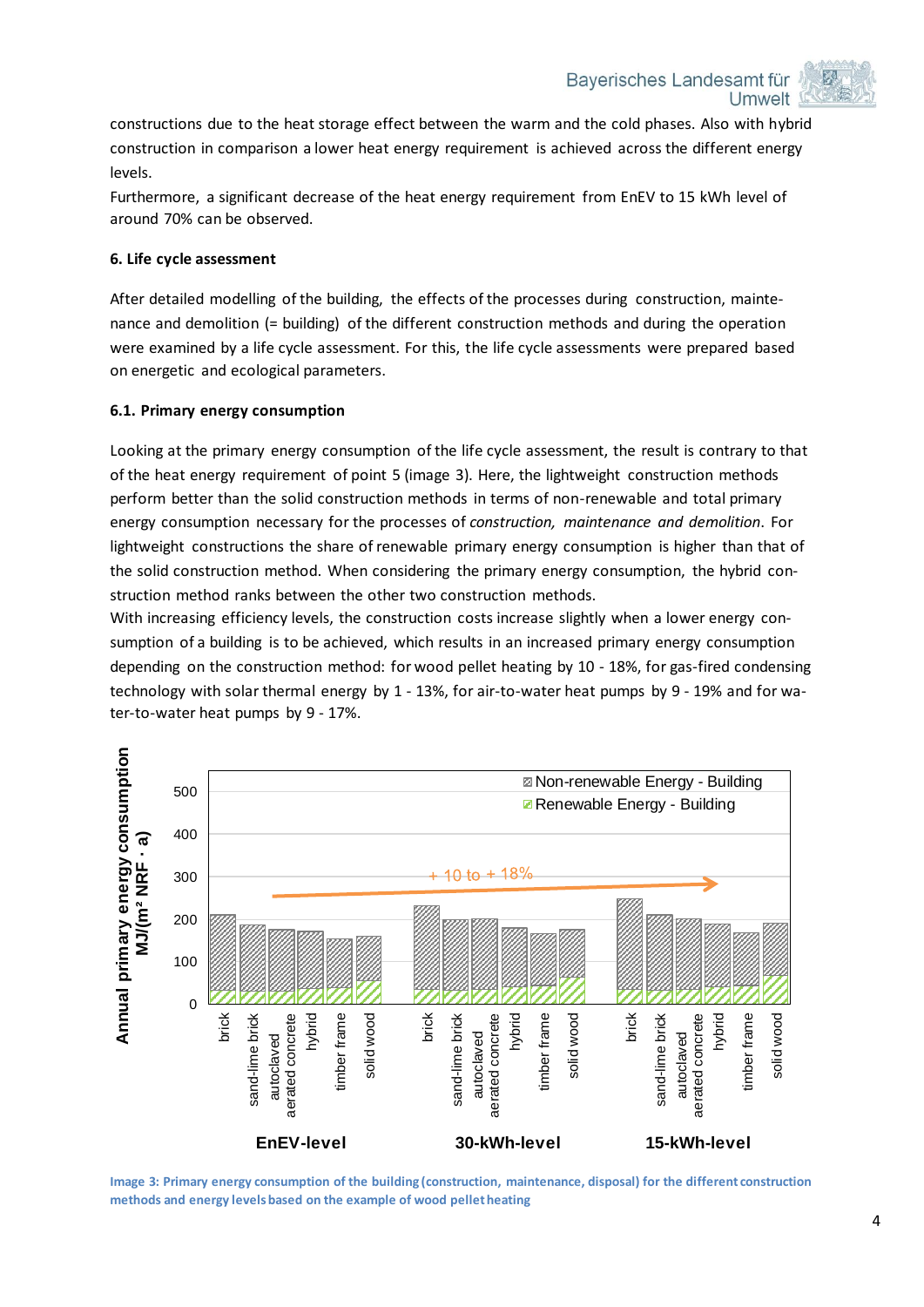Bayerisches Landesamt für Umwelt



When comparing the primary energy consumption values required for the *construction, maintenance and demolition* as well as *operation* of the building, it, however, shows that the operational energy consumption which can be saved by a higher energy efficiency level, can not only compensate the additional costs for the building, but that there will eventually be a potential for further savings (image 4). For wood pellet heating this is, depending on the construction method 8 - 16% between the EnEV and the 15 kWh level. By using the other examined heating technology methods even bigger savings potentials can be achieved: 27 - 34% for air-to-water heat pumps, 15 - 22% for water-towater heat pumps and 25 - 32% for gas-fired condensing heating with solar thermal energy. The higher the energy efficiency of the building, the less influence the different heating technologies have on the primary energy consumption.



**Image 4: Primary energy consumption values (building + operation) of the different construction methods and energy levels based on the example of wood pellet heating**

#### **6.2. Environmental indicator – greenhouse gas potential**

The focus is put on the greenhouse gas potential as an environmental indicator, as in absolute terms the other indicators are of subordinate importance. The greenhouse gas potential for the production of lightweight construction buildings is lower than for solid construction buildings (image 5). As for the result of the total primary energy consumption, the hybrid construction method ranges between the other two construction methods. The additional greenhouse gas emissions caused by the construction of significantly more efficient buildings are easily compensated during a 50-year period by the reduction of greenhouse gas emissions during operation (22 - 34% reduction depending on the construction and heating method).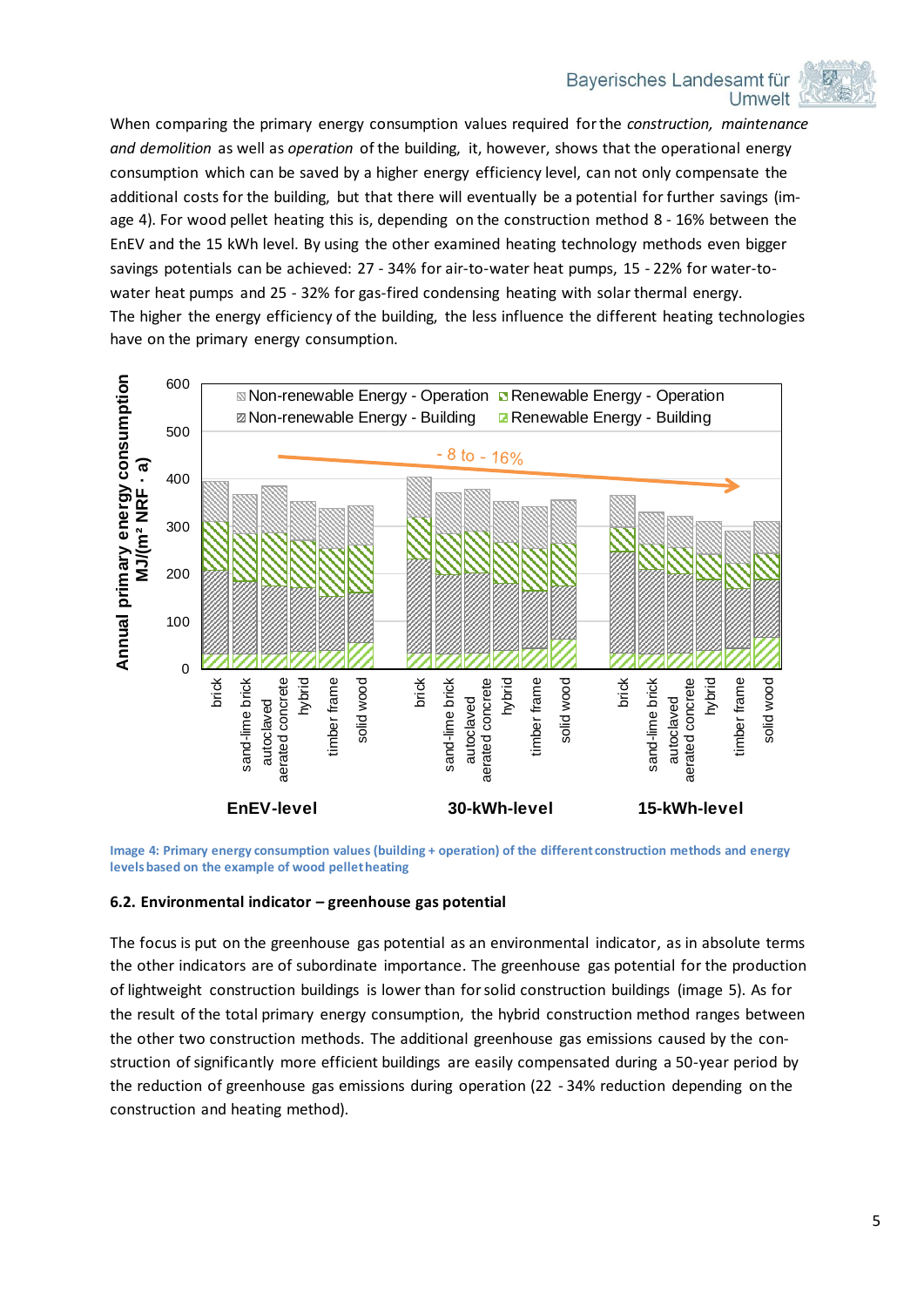



**Image 5: Greenhouse gas potentials of the different construction methods and energy levels using gas-fired condensing heating with solar thermal energy as an example**

#### **6.3. Sensitivities**

#### **Variations of the period under consideration**

Apart from the one-time costs for resources and the primary energy consumption for the production and construction, the service life of the primary construction and its components is decisive for the overall balance of a building. High-quality construction, flexible layout plans and high-quality planning result in the longest possible service life of the basic construction of a building. Thus, the relative primary energy consumption (grey energy) of the building over its lifetime is decreased as the energy for its construction is distributed over a longer period of time. A sensitivity analysis with a variation of the service life and the observation period of 30, 50 and 80 years was carried out to investigate this. When the observation period was prolonged from 30 to 50 years, the savings potential for the total primary energy consumption of the building was calculated as 27% on average depending on the construction and heating technology method used. By prolonging the period from 50 to 80 years it is possible to achieve an additional savings potential of 10% on average (image 6).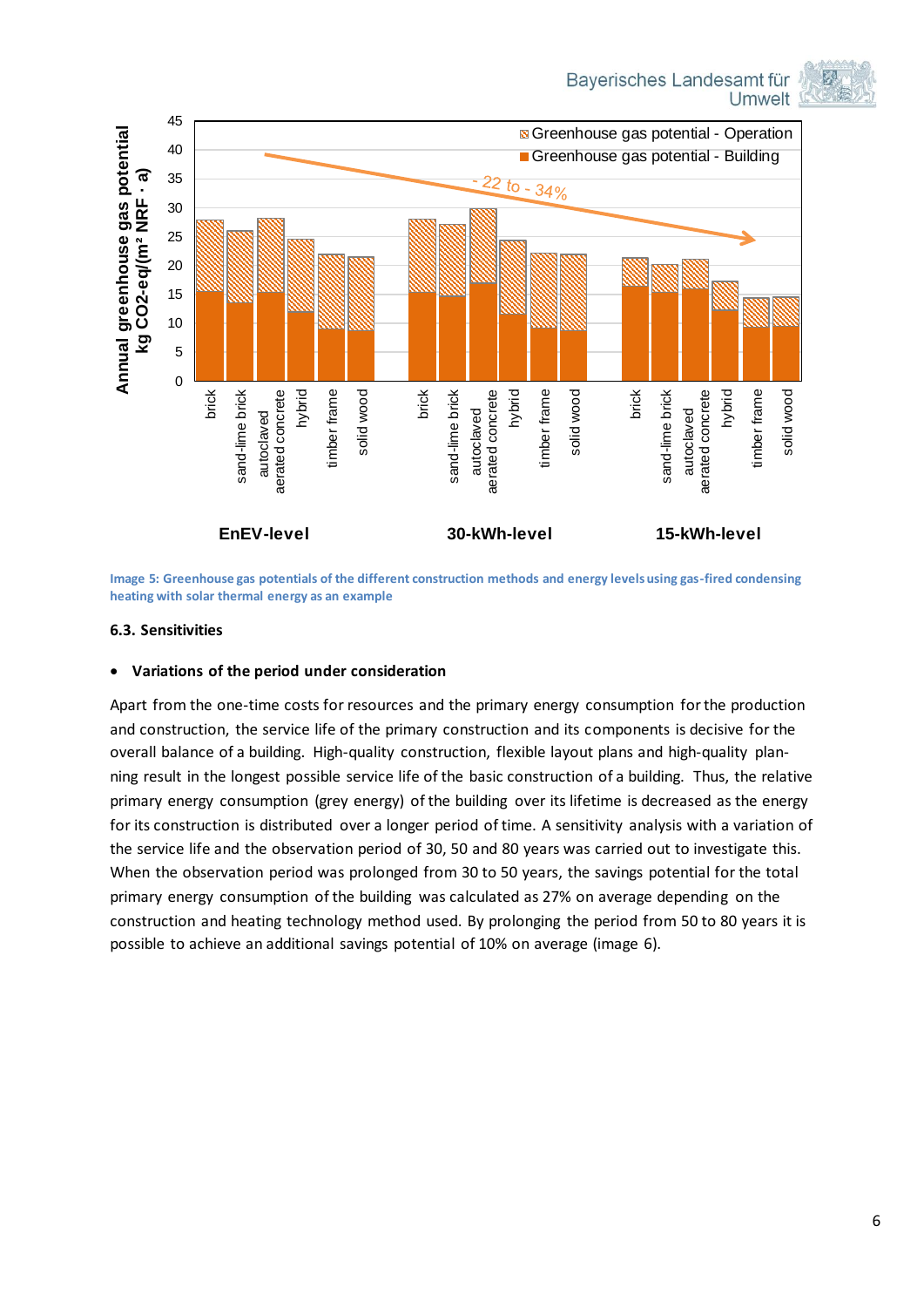Bayerisches Landesamt für **Umwelt** 





**Image 6: Comparison of the total primary energy consumption values of the different construction methods and heating technologies over the usage periods of 30, 50 and 80 years**

#### **Cellar**

Additionally, it was examined how adding a cellar influences the life cycle assessment. With a cellar, the building absolutely requires more energy during its construction. However, there is thus also more usable floor space so that relatively speaking the result is a lower environmental impact. If there is no cellar, it is important to consider that possibly retrofitted supplementary living space such as sheds have to be included in the ecological assessment. Therefore, it should be taken into consideration already in the planning phase how much usable floor space is going to be required over the total service life and therefore also whether a cellar is required or not.

#### **Insulating material varieties**

In order to be able to assess the potential for optimization of the life cycle assessment of the insulating material, three sensitivities for the construction methods sand-lime brick and timber frame were carried out, examining only the construction, maintenance and demolition of the building of a 15 kWh level without operation. For both construction methods a standard variety of insulation was compared to one only consisting of synthetic insulating material and one consisting of renewable raw material (plus granulated foam glass for the base plate).

The environmental impact of the different varieties of insulation are within the same range, however, the variety made of renewable raw material causes, apart from the parameter overfertilization, the lowest environmental impact potential. Compared to the other two, this insulating variety based purely on synthetic insulating material only has advantages in terms of the overfertilization potential.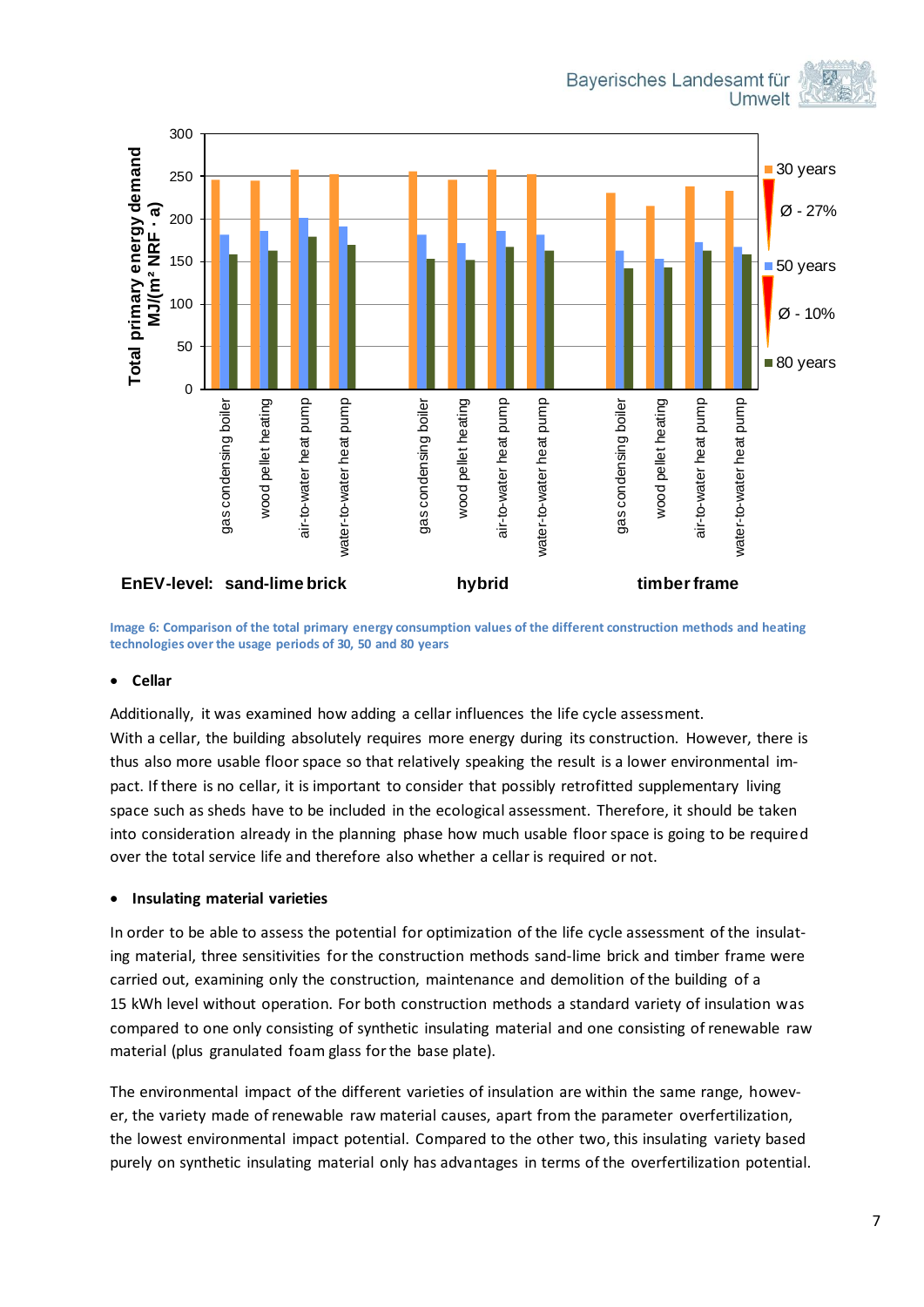#### **Room temperature**

For another sensitivity analysis, the target room temperature was raised from 20°C to 22°C. The following table gives an overview of the resulting increase of heat energy requirement per increased Kelvin room temperature:

| Energy level of the<br>building | Increase of the heat energy require-<br>ment per Kelvin increase of the room<br>temperature, % | Increase of the heat energy re-<br>quirement per Kelvin increase of<br>the room temperature,<br>$kWh/(m^2-a)$ |
|---------------------------------|------------------------------------------------------------------------------------------------|---------------------------------------------------------------------------------------------------------------|
| EnEV-level                      | 12                                                                                             |                                                                                                               |
| 30-kWh-level                    | 12                                                                                             |                                                                                                               |
| 15-kWh-level                    | 16                                                                                             |                                                                                                               |

#### **7. Quality aspects**

With the help of the thermal-dynamic simulation it is also possible to make statements about the *thermal comfort in the summer*. Shading and night ventilation to reduce overheating of the building in the summer were integrated in the simulation. The result was that solid buildings show significantly lower overheating during the summer months due to a high effective thermal mass (temperature buffering) (image 7). The limit temperature for summer overheating is 26°C. The hybrid design in comparison also has a very low overheating potential. If the insulation level and thus the efficiency standard of the building increases, the number of overheating hours by surface area of above 26°C can be drastically minimised and the threshold value according to DIN 4108-2 of 1200 Kh/a can be undershot for all construction methods. In addition to thermally solid components serving as heat buffers, external sun protection with a solar reduction factor of up to 0.3 (such as roller shutters) and cooling by outside air, which can be achieved by an increased air exchange rate, are also required.



**Image 7: Overheating hours by surface area of the different construction methods and energy levels**

Inside the house, sound exceeding certain threshold values can be considered a disturbance. By choosing heavy construction of walls and ceilings (brick, sand-lime brick, autoclaved aerated con-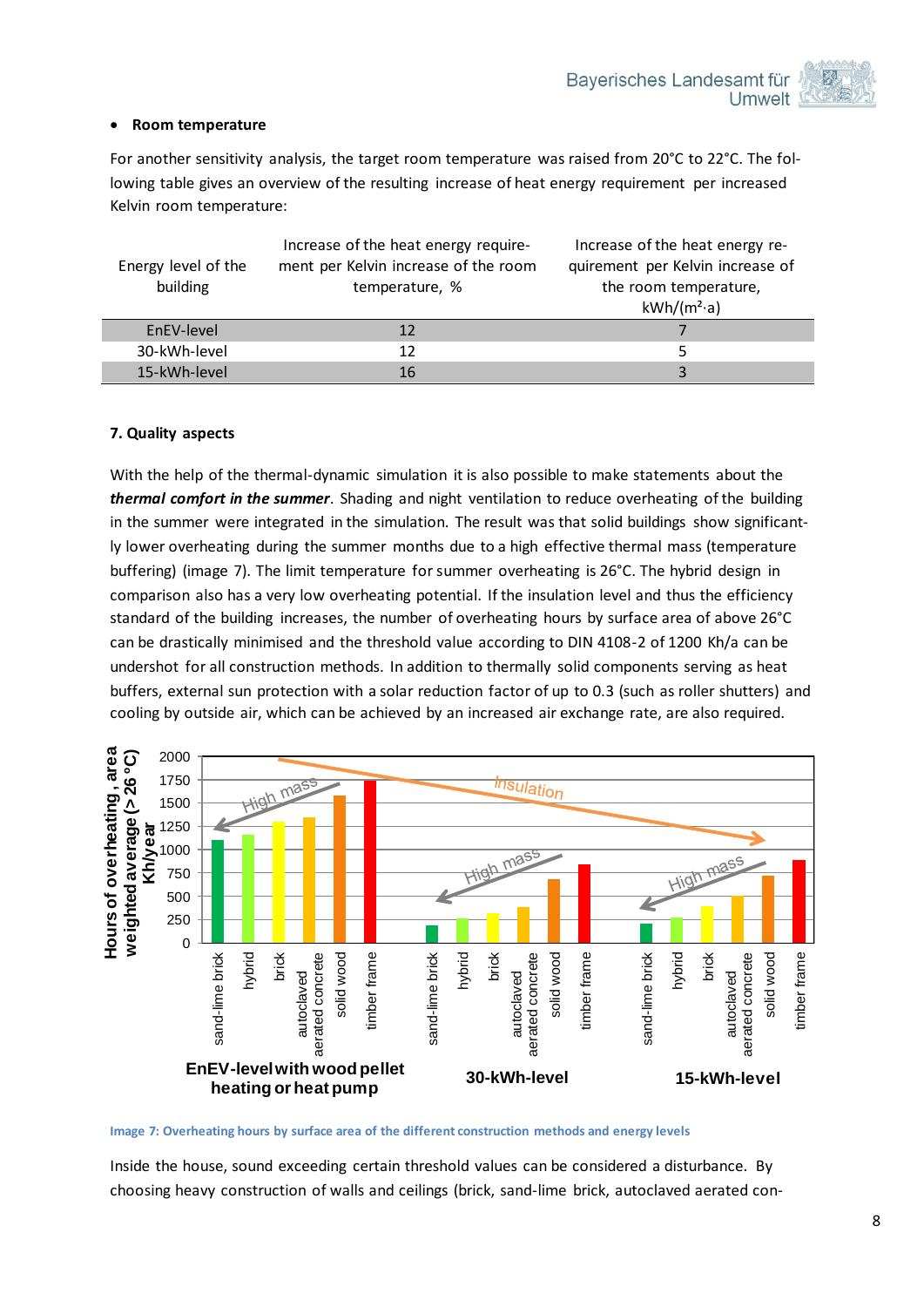#### Baverisches Landesamt für **Umwelt**



crete, hybrid), the propagation of airborne noise can generally be limited, so that in the area of *acoustics* a sound insulation exceeding the minimum requirements can be achieved. However, for lightweight construction (wood frame or solid timber construction) additional measures are often necessary which cause additional material costs. For example, to reduce noise the false ceiling between the ground floor and the upper floor can be equipped with an additional weight-bearing layer of concrete, clay or gravel.

All construction methods meet the legal requirements for *fire resistance*. Stone constructions meet the fire resistance requirements of F 90 (90 minutes) and wooden constructions usually have a fire resistance of F 30 (30 minutes).

However, all construction methods have in common that a *long service life* of the building can only be achieved by high-quality and flawless realisation. Therefore, durable products should be used and adequate weather protection  $-$  also during the construction phase  $-$  and a high level of airtightness of the building should be aimed at.

Furthermore, the products used should be as environmentally friendly and as harmless to health as possible. It has to be considered that wood products can be treated with varnish and glues made of formaldehyde-based materials, or that wood rich in resins can emit hydrocarbons. However, when mineral substances are used, care should also be taken to ensure that they do not emit fumes in order to keep *harmful substances in the room air* to a minimum. Certified building products marked with the ecolabel "Blue Angel" (Blauer Engel) can be used.

#### **8. Economics**

-

Finally, a **life cycle cost analysis** was carried out considering the costs of construction, repair, utilities, maintenance, demolition and disposal using the present value method or based on the methodology of the DGNB<sup>7</sup> (German Sustainable Building Council), the NaWoh<sup>8</sup> (German Rating System for Sustainable Housing Constructions) and the BNK<sup>9</sup> (German Rating System for Small Residential Buildings) certification systems. The aim is to thus achieve comparability of buildings with different production and follow-up costs over an observation period of 50 years. The framework conditions for the calculation were defined as follows: present value interest rate 1%, increase in construction costs 1%, increase in energy prices 4%. Four different construction methods at EnEV energy level and a wood pellet heating system were examined.

The sand-lime brick construction method shows increased costs over the observation period of 50 years, which is exclusively due to the calculated one-time exchange of the exterior insulation and finishing system after 40 years (image 8). This effect does not occur if the EIFS has a longer service life.

<sup>&</sup>lt;sup>7</sup> "Deutsche Gesellschaft für Nachhaltiges Bauen" (DGNB) ("German Sustainable Building Council") in the version of the profiles of 2015

<sup>8</sup> "Bewertungssystem Nachhaltiger Wohnungsbau" (NaWoh) ("German Rating System for Sustainable Housing Constructions") of 2011

<sup>&</sup>lt;sup>9</sup> "Bewertungssystem Nachhaltiger Kleinwohnhausbau" (BNK) ("German Rating System for Small Residential Buildings") of 2016